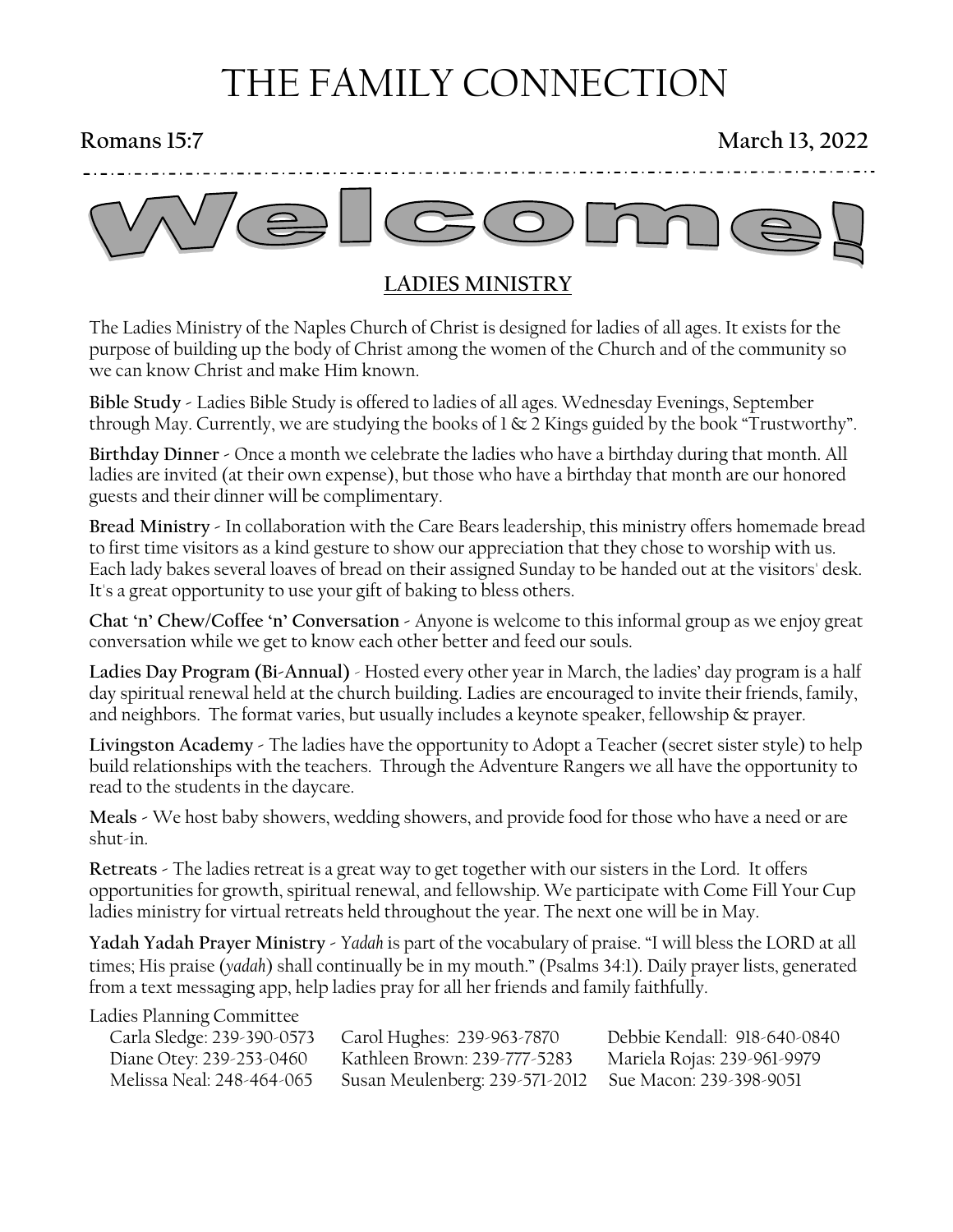| <b>PRAYER LIST*</b>                                                 |                                                                     |                                                                                                           |
|---------------------------------------------------------------------|---------------------------------------------------------------------|-----------------------------------------------------------------------------------------------------------|
| <b>MEMBERS</b>                                                      |                                                                     |                                                                                                           |
| Claude Haynes<br>$\bullet$                                          |                                                                     | Order of Worship                                                                                          |
| Debbie Kendall                                                      |                                                                     | March 13, 2022                                                                                            |
| Linda Copeland                                                      | Call to Worship:                                                    | Joe Lennon                                                                                                |
| Margie Rhodes                                                       |                                                                     |                                                                                                           |
| <b>Bonnie Stephens</b><br>Maria Reategui                            |                                                                     | "We Bring the Sacrifice of Praise"                                                                        |
| Elvis Durity                                                        |                                                                     | "I Will Call upon the Lord"                                                                               |
| <b>Bob Stafford</b>                                                 | Welcome:                                                            | <b>Barry Brown</b>                                                                                        |
| Lew Parks                                                           |                                                                     | "How Great Thou Art"                                                                                      |
| Frieda Rodgers                                                      |                                                                     |                                                                                                           |
| Doug Fee                                                            | Prayer:                                                             | <b>Bob Allshouse</b>                                                                                      |
| Carla Sledge                                                        |                                                                     | "How Deep the Father's Love for Us"                                                                       |
| Donna Strong                                                        |                                                                     |                                                                                                           |
| Lee & Linda Sutton                                                  | Communion:                                                          | Tom Wriggins                                                                                              |
| Di Menoher                                                          |                                                                     | Luke 22:17-20                                                                                             |
| Jeff Blake                                                          |                                                                     | 2 Corinthians 9:6-7                                                                                       |
| Glenn Macon                                                         |                                                                     | Children are invited to go to the worship class during this song*                                         |
| NURSING HOME / SHUT-INS                                             |                                                                     |                                                                                                           |
| June McCauley                                                       | Song before the Message                                             |                                                                                                           |
| Wayne Bucy                                                          |                                                                     | "In Christ Alone"                                                                                         |
| <b>FAMILY &amp; FRIENDS</b>                                         |                                                                     |                                                                                                           |
| Jon Sauer                                                           | Message:                                                            | <b>Tim Neal</b>                                                                                           |
| Lexi Carr                                                           | <b>Invitation Song:</b>                                             | "Lord, I Need You"                                                                                        |
| Kasey Dudley                                                        | Closing Song:                                                       | "Blessed Be the Lord God Almighty"                                                                        |
| Tania Gadbury                                                       |                                                                     |                                                                                                           |
| Maddie Whitlock                                                     | <b>Closing Prayer:</b>                                              | Frank Vitiello                                                                                            |
| Amelia Larios                                                       |                                                                     | Parents please pick up your children from class                                                           |
| Joe & Marie Lennon's son<br>Mary Ryder                              | *Children's Worship Class - 3 years of age to Pre-K - Classroom A8  |                                                                                                           |
| Lynn Greer                                                          |                                                                     | Worship volunteers - remember to meet in Classroom A-11 at 8:50                                           |
| Linda Sutton grandson Matt &                                        |                                                                     |                                                                                                           |
| great granddaughter Jordan                                          |                                                                     |                                                                                                           |
| John Wallace's sister, Beth                                         |                                                                     |                                                                                                           |
| Marsha Hampton                                                      |                                                                     |                                                                                                           |
| Marco Moros                                                         | Communion bread has been placed into individual cups. Gluten Free   |                                                                                                           |
| Hussey Family<br>Sally Abbott                                       | communion has been placed within the very center ring of each tray. |                                                                                                           |
| Judy Sauer's g-daughter, Meaghan                                    |                                                                     |                                                                                                           |
| Ivonne - Maria Reategui's cousin                                    |                                                                     |                                                                                                           |
| Robert Champion<br>Michael Presto                                   |                                                                     | <b>Future Events</b>                                                                                      |
| Larry Brown<br>Judy Brugman<br><b>Brooke Ruppel</b><br>Laubel Perez | <b>Every Tuesday:</b>                                               | Men's Prayer Meeting - 6:30 AM                                                                            |
| Ao Hotchkiss<br>$\bullet$                                           | <b>Every Tuesday:</b>                                               | Girls' Devo - 6:15PM - Pam Macon's home                                                                   |
| Mary Nell Shelly                                                    | TODAY:                                                              | EVERY SUNDAY IN MARCH: Melissa will take your new photo<br>Ladies' Car Care @ Rick & Carol Barrett's home |
| Danny Billingsby                                                    | March 15th:                                                         | Ministry Leaders' / Deacons' 6PM - Neal's home                                                            |
| Donia Ciabuca                                                       | March 19th:                                                         | Ladies' Birthday Fellowship                                                                               |
| Adrian Ivanov                                                       | March 20th:                                                         | Youth Event @ Dempsey home 11:30 AM                                                                       |
| <b>MILITARY</b>                                                     | April 1st:                                                          | Easter Festival / Egg Hunt 5PM                                                                            |
| Christopher Lemay Lee Strong                                        | April 8th:                                                          | Youth Group Egg Hunt - 6PM @ Dempsey's home                                                               |
| Darrell Martin Casandra Prokop                                      | April 23rd:                                                         | Ladies' Birthday Fellowship                                                                               |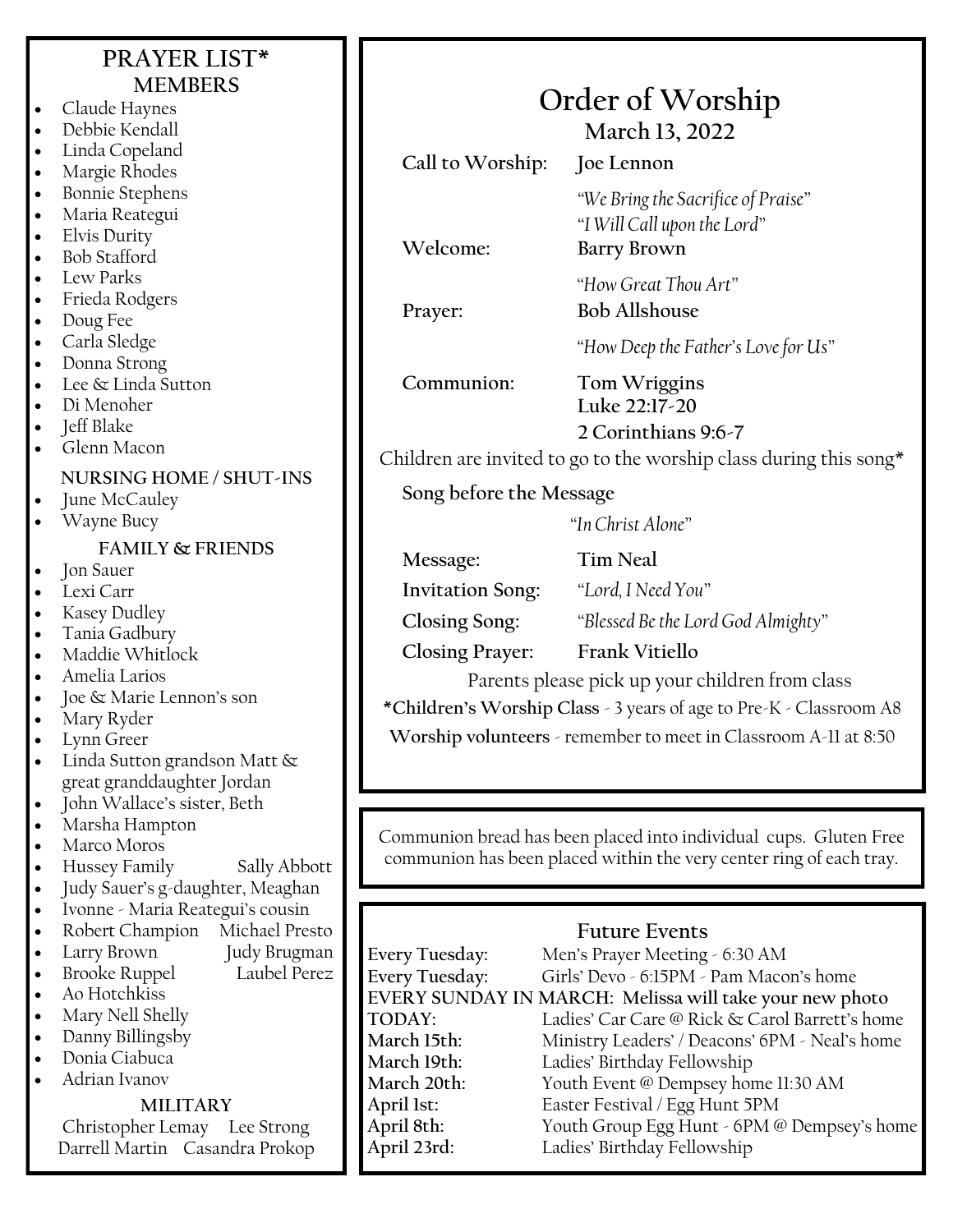| <b>GIVING &amp; ATTENDANCE</b>                                                                                                                                                                                                                                                                                                                                                                                                                                               | Bible Study Times & Locations                                                                                                                                                                                                                                                                                                                                                                                                                                                                                                                                                                                                                                                                                                                                                                                                                                                                                            |
|------------------------------------------------------------------------------------------------------------------------------------------------------------------------------------------------------------------------------------------------------------------------------------------------------------------------------------------------------------------------------------------------------------------------------------------------------------------------------|--------------------------------------------------------------------------------------------------------------------------------------------------------------------------------------------------------------------------------------------------------------------------------------------------------------------------------------------------------------------------------------------------------------------------------------------------------------------------------------------------------------------------------------------------------------------------------------------------------------------------------------------------------------------------------------------------------------------------------------------------------------------------------------------------------------------------------------------------------------------------------------------------------------------------|
| WEEK ENDED March 6, 2022<br>Weekly Actual<br>\$11,292<br>Weekly Budget<br>\$9,500<br>Weekly Variance<br>\$1,792<br>4 Week Average Variance \$1,033<br>Sunday Worship:<br>Attendance in Building<br>194<br>Attendance via views online:<br>105<br>Sunday Morning Study:<br>Attendance in Building<br>106<br>Attendance via views online:<br>97<br>Sunday Evening:<br>Connection Group Attendance<br>Wednesday:<br>Attendance in Building/Teens 63<br>Attendance online:<br>65 | Sunday morning classes:<br>Adults will gather in the Auditorium - Tim Neal<br>Singing Class -will meet in Classroom A8 - Joe Lennon<br>Cradle Roll will meet in the Training Room - Melissa Neal<br>PreSchool will meet in Classroom #2a > Nora Vitiello<br>K-2nd grades will meet in Classroom #7 - Susan Meulenburg<br>3rd $-5$ <sup>th</sup> grades will meet in Classroom A-11 - Kristin Cipolla<br>Teens - meet out in the Teen House with Zak & Jordyn Dempsey<br>Sunday night: - See insert for locations<br>Wednesday night classes 6:30PM:<br>Adults - Auditorium - teacher - Jeff Blake<br>Ladies - Fellowship Room - Trustworthy - various ladies<br><i>PreSchool</i> will meet in <i>Classroom</i> #2a > Susan Shelly<br>3rd – $5^{th}$ grades will meet in Classroom A-11 - teachers Diana Travis<br>& Pam Billingsby<br>Teens - Teen House - with Zak & Jordyn Dempsey                                     |
| PRAYER SECTION                                                                                                                                                                                                                                                                                                                                                                                                                                                               | Our virtual options via Facebook & YouTube, @ the times listed above.<br>We hope you will join us in one of these Bible study opportunities.                                                                                                                                                                                                                                                                                                                                                                                                                                                                                                                                                                                                                                                                                                                                                                             |
| • Claude Haynes, June McCauley,<br>Elvis Durity, & Scott Blake contin-<br>ue to have health challenges.<br>• Pray for the families affected by                                                                                                                                                                                                                                                                                                                               | Ladies Working on Cars<br>There is still time to be a part of Rick Barrett's ladies working on cars<br>TODAY from 2-3:30. Please RSVP to him now!                                                                                                                                                                                                                                                                                                                                                                                                                                                                                                                                                                                                                                                                                                                                                                        |
| COVID-19.<br>• Marjorie Rhodes had gall bladder<br>surgery on Thursday. Jorge re-<br>ports that she is doing well and is<br>recovering at home.<br>· Milena Fitzgerald had knee sur-<br>gery on Friday.<br>• Lardys Landeros has been suffer-<br>ing with Shingles this week.<br>• Several members are waiting on                                                                                                                                                            | Ladies Birthday Fellowship<br>Our March birthday dinner will be this coming Saturday, March 19th<br>at 4:00 at Cypress Woods Country Club 3525 Northbrooke Drive<br>Naples, Fl 34119 Everyone is invited for Sisterly fellowship. If it's your<br>birthday month, your dinner will be complimentary. Please RSVP to<br>Debbie Kendall dpkendall@aol.com or 918-640-0840                                                                                                                                                                                                                                                                                                                                                                                                                                                                                                                                                  |
|                                                                                                                                                                                                                                                                                                                                                                                                                                                                              | Ministry Leaders / Deacons / Shepherds<br>Tuesday, March 15th beginning at 6PM will be the next leadership<br>meeting at the Neal's home. Please RSVP to Larry Menoher (724-238-<br>7018) as food will be provided.                                                                                                                                                                                                                                                                                                                                                                                                                                                                                                                                                                                                                                                                                                      |
| test results.<br>Birthday's & Anniversancs<br>13 - Jim & Jane Kincaid<br>14 - Rick & Carol Barrett<br>15 - Chelsea Lukesavich<br>15 - Jaxon Davis<br>17 - Marsha Hampton<br>18 - Wendi Darragh<br>19 - Zoë Dempsey<br>20 - Terry Shaw, Luke Peregrin<br>20 - Lardys Landeros<br>25 - Samuel & Lardys Landeros<br>Splash Party and Pizza                                                                                                                                      | New Singles Ministry<br>Do you sometimes feel like you're walking this journey alone; tired of<br>attending events by yourself and would enjoy being in the company of<br>other like-minded singles? The Singles ministry is being launched with<br>the intention of creating spiritually enlightening, engaging, and interac-<br>tive gatherings for singles in our congregation and community. Your<br>active participation is welcome as we strive to grow and share our<br>unique experiences of Christ's love in our lives. Please join us for some<br>amazingly fun, diverse, and varied fellowship activities designed to help<br>us get to know each other better. Christ sees you; He knows you and<br>has promised to join us as we gather in His name, (Math 8:20). Contact<br>Kasey Davis (678-488-5587), Judy Sauer (239-248-8955), or Angela<br>Steinkirchner (913-945-0154) to sign up and get more info. |

This youth group event will be held at the Dempsey's home next Sunday following morning Bible study. Bring your swimsuit, towel and sunscreen.